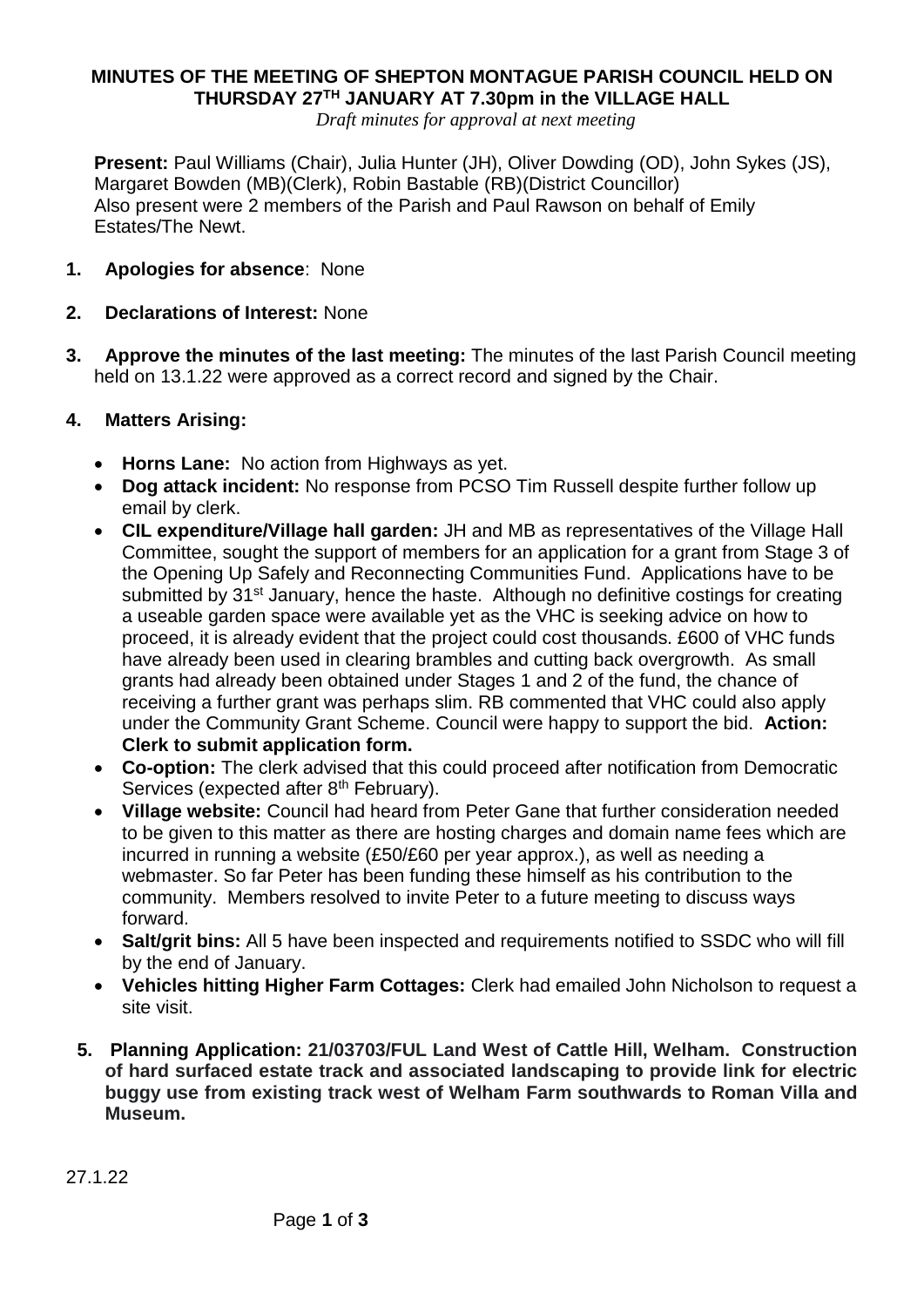Paul Rawson (PR) of Emily Estates explained the proposal for a track linking the Roman Villa (to open in the spring) to the existing Welham farm track to carry disabled visitors in electric buggies the 1.7km distance. This would prevent the crossing of walkers and vehicles on the existing ridge track. The proposed track would also provide access for gamekeepers to the deer park and for staff, and an additional 4 hectares of deer park grazing. A condition of previous planning consent is that there should be no public access at the Cattle Hill entrance.

In answer to questions from Council and the parish residents present, PR advised that The Newt wished to preserve the ridge top track for walkers, that the new track would be 3.5 metres wide plus passing places but its route would be 300 metres from the nearest dwelling and much of it parallel to Cattle Hill and well screened. Vehicles would be battery powered to reduce noise. The new track would principally serve the Roman Villa and any suggested connection to the Seart's Farm development was not part of this application. He explained that there was a bottle neck in the existing track coming up the hill from the main courtyard, so this route was unsuitable.

Members expressed concern about the ecological impact of the estimated 1,000 cubic metres of concrete required to construct this road through virgin land and whether this could be justified. In answer to a question about the type of vehicles that would be using this track (i.e. small golf type buggies or multi passenger vehicles) PR said some would be larger electric vehicles, some small golf type and some staff vehicles as well as movements of residents, foodstuffs etc. He confirmed there would be lots of vehicle movements.

It was suggested that a less intrusive alternative to concrete could be used, less injurious to the landscape, but PR said this was not their preferred approach. The finish of the tracks throughout The Newt are of uniform colour and texture. RB said he was struck by how much concrete was required and how busy the road was going to be, and was not just a few electric buggies as he had thought.

Council resolved to object to the proposal, subject to any additional information gleaned from a further site visit. Although some members had visited the site, OD and also RB had not. A further site visit was arranged for the next day.

Following the site visit on 28<sup>th</sup> January, Council remained unconvinced of the justification for the new road and resolved to send the following comments to Planning:

This application was considered at a meeting of the Parish Council, and at a site visit.

Council objects to this proposal on the grounds of the scale and route of the proposed road, resulting in unnecessary damage to the landscape and disturbance to adjacent residents.

The proposal is for a concrete service road, 1.7 kilometres long and 3.5 metres wide (double at passing places). We estimate that over 1,000 cubic metres of concrete will be used in its construction causing permanent scarring of virgin fields, adjacent to a protected ancient woodland (Poorground Copse) and in part along the back of residents' homes. Although the application emphasises that the road is required to transport disabled and less abled visitors to reach their new Roman villa attraction, it is also stated that the road is to be used for transporting staff and materials/products and considerable vehicle movements are anticipated by the Applicant.

Council are unconvinced that there is justification for creating one and half kilometres of new concrete road when a trackway already exists well within the estate, linking the Roman villa attraction to the main Newt

27.1.22